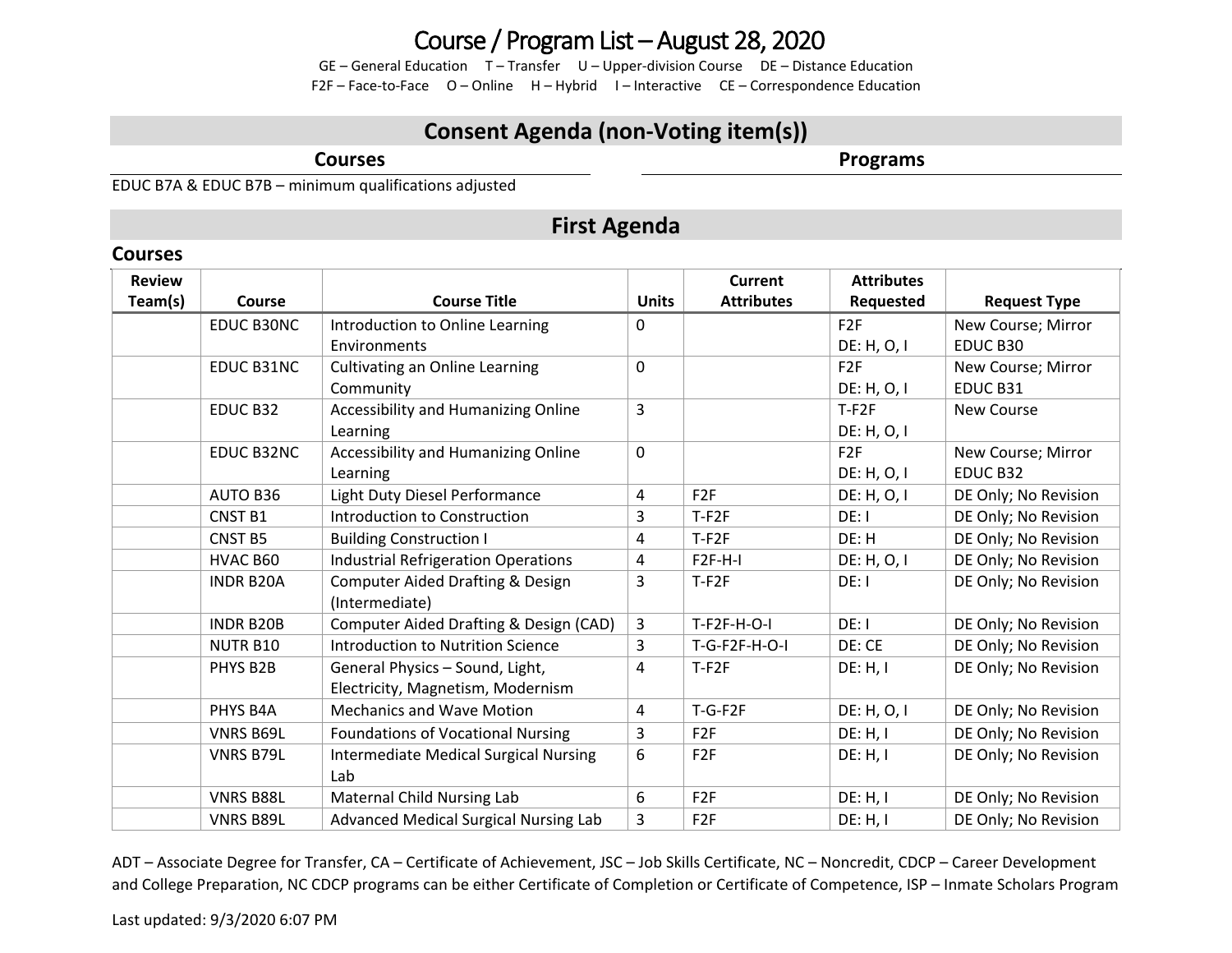GE – General Education T – Transfer U – Upper-division Course DE – Distance Education F2F – Face-to-Face O – Online H – Hybrid I – Interactive CE – Correspondence Education

| WELD B53A | Shielded Metal Arc Welding               | $F2F-H$          | DE: H | DE Only; No Revision |
|-----------|------------------------------------------|------------------|-------|----------------------|
| WELD B54A | <b>Blueprint Reading for Welders and</b> | F2F              | DE: I | DE Only; No Revision |
|           | Machinists                               |                  |       |                      |
| WELD B54B | Template Development and Layout for      | F <sub>2</sub> F | DE: I | DE Only; No Revision |
|           | the Welder                               |                  |       |                      |
| WOOD B1   | Introduction to Woodworking              | $T-F2F$          | DE: H | DE Only; No Revision |
| WOOD B5   | Intermediate Cabinetmaking               | $T-F2F$          | DE: H | DE Only; No Revision |

#### **Programs**

| <b>Review</b><br>Team(s) | <b>Program Title</b> | <b>Program Type</b><br>(B, ADT, AA, AS, CA, JSC, NC) | <b>Request Type</b> | Units |
|--------------------------|----------------------|------------------------------------------------------|---------------------|-------|
|                          |                      |                                                      |                     |       |

## **Second Agenda**

#### **Courses**

| <b>Review</b> |                   |                                                                                |              | Current            | <b>Attributes</b> |                      |
|---------------|-------------------|--------------------------------------------------------------------------------|--------------|--------------------|-------------------|----------------------|
| Team(s)       | <b>Course</b>     | <b>Course Title</b>                                                            | <b>Units</b> | <b>Attributes</b>  | Requested         | <b>Request Type</b>  |
|               | ACDV B5           | Tutor Training and Practicum: Level 2                                          | 1            | $T-F2F$            | <b>DE: O-H-I</b>  | DE Only; No Revision |
|               | BSAD B40          | <b>Personal Finance</b>                                                        | 3            | $T-F2F-O$          | DE: O-H-I-CE      | DE Only; No Revision |
|               | ENGR B19C         | <b>Introduction to Programming Concepts</b><br>and Methodologies for Engineers | 4            | $T-F2F-H-O-I$      | DE: O-H           | DE Only; No Revision |
|               | ENGR B45          | <b>Properties of Materials</b>                                                 | 4            | T-H                | $DE: O-H-I$       | DE Only; No Revision |
|               | HVAC B52          | <b>Electricity Applied to HVAC</b>                                             | 4            | F <sub>2F</sub> -H | $DE: O-H-I$       | DE Only; No Revision |
|               | HVAC B54          | <b>Refrigeration Technology</b>                                                | 4            | F <sub>2F</sub> -H | DE: O-H-I         | DE Only; No Revision |
|               | HVAC B55          | Ice Machine Service and Repair                                                 | 4            | F <sub>2F</sub> -H | DE: O-H-I         | DE Only; No Revision |
|               | <b>NURS B201B</b> | Learning Lab                                                                   |              | $F2F-H-I$          | $DE: O-H-I$       | DE Only; No Revision |
|               | NURS B201C        | Learning Lab                                                                   |              | <b>F2F-H-O-I</b>   | DE: O-H-I         | DE Only; No Revision |
|               | NURS B201D        | Learning Lab                                                                   | 1            | <b>F2F-H-O-I</b>   | DE: O-H-I         | DE Only; No Revision |
|               | <b>NURS B40</b>   | <b>Foundations of Nursing Practice</b>                                         | 4.5          | $T-F2F-H-I$        | $DE: H-I$         | DE Only; No Revision |
|               | <b>NURS B41</b>   | Nursing Care of the Medical Surgical<br>Patient 1                              | 4            | $T-F2F-H-I$        | DE: H-I           | DE Only; No Revision |

ADT – Associate Degree for Transfer, CA – Certificate of Achievement, JSC – Job Skills Certificate, NC – Noncredit, CDCP – Career Development and College Preparation, NC CDCP programs can be either Certificate of Completion or Certificate of Competence, ISP – Inmate Scholars Program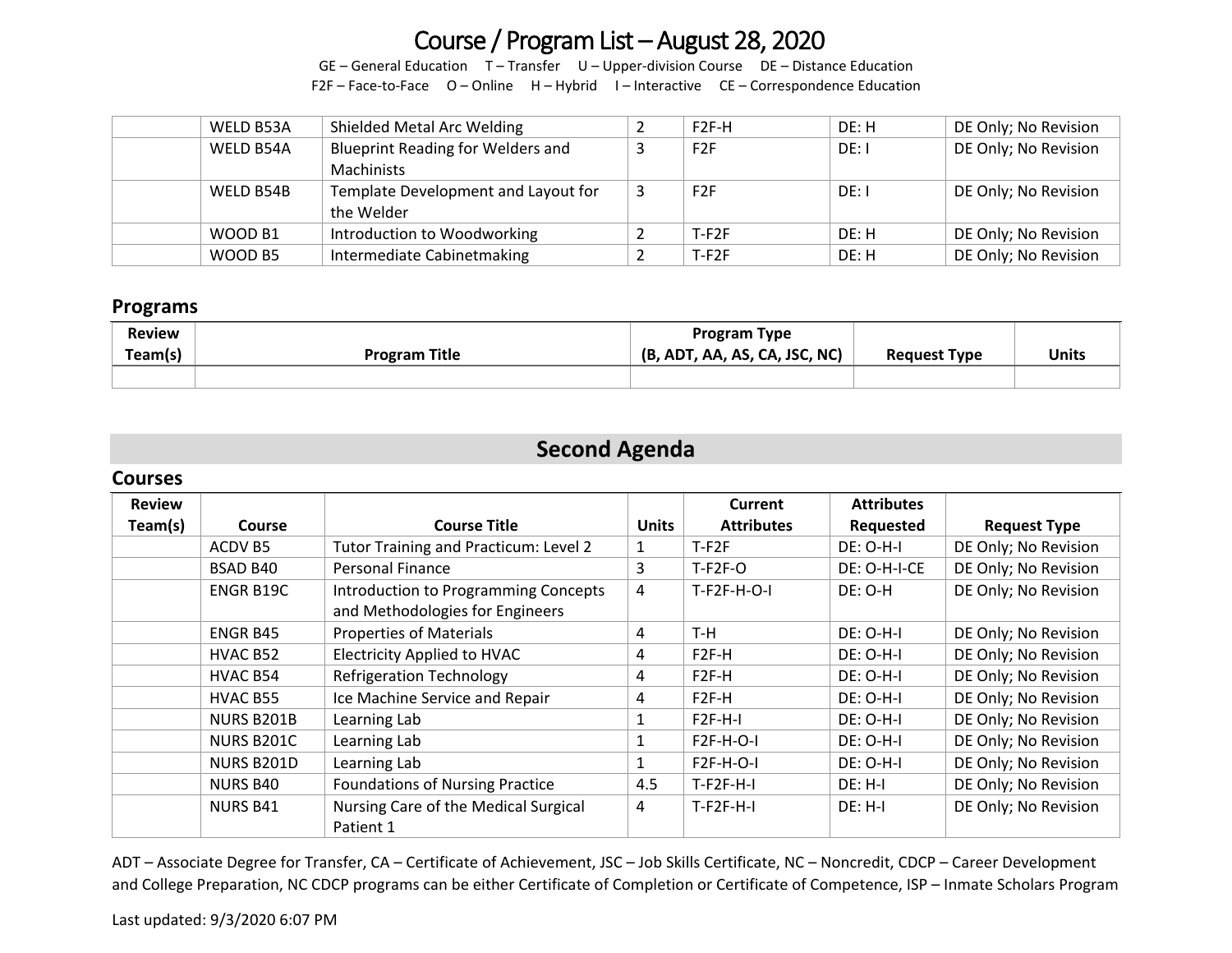GE – General Education T – Transfer U – Upper-division Course DE – Distance Education F2F – Face-to-Face  $O -$  Online H – Hybrid I – Interactive CE – Correspondence Education

| <b>NURS B43</b>  | Nursing Care of the Medical Surgical<br>Patient 2                   | 5.5            | $T-F2F-H$         | $DE: H-I$        | DE Only; No Revision |
|------------------|---------------------------------------------------------------------|----------------|-------------------|------------------|----------------------|
| <b>NURS B44</b>  | Nursing Care of the Psychiatric-Mental<br><b>Health Client</b>      | 3              | $T-F2F-H-I$       | DE: H            | DE Only; No Revision |
| <b>NURS B47</b>  | Nursing Care of Maternal Newborn<br><b>Patients</b>                 | 3              | $T-F2F-H-I$       | $DE: H-I$        | DE Only; No Revision |
| <b>NURS B48</b>  | Nursing Care of Children and<br>Adolescents                         | 3              | $T-F2F-H-I$       | $DE: H-I$        | DE Only; No Revision |
| <b>NURS B49</b>  | Nursing Care of the Medical Surgical<br>Patient 4                   | 7              | $T-F2F-H-I$       | DE: H-I          | DE Only; No Revision |
| <b>NURS B80A</b> | Learning Lab                                                        | 1              | $F2F-H-I$         | $DE: H-I$        | DE Only; No Revision |
| PHYS B4B         | Heat, Electricity, Magnetism                                        | 4              | $T-F2F$           | DE: H-I          | DE Only; No Revision |
| <b>VNRS B83</b>  | Critical Thinking and Leadership for the<br><b>Vocational Nurse</b> | 1.5            | F <sub>2F-H</sub> | <b>DE: O-H-I</b> | DE Only; No Revision |
| WELD B53B        | Shielded Metal Arc Welding 2                                        | 2              | F <sub>2F</sub>   | DE: H            | DE Only; No Revision |
| WELD B55A        | <b>Structural Plate Certification I</b>                             | $\overline{2}$ | F <sub>2F</sub>   | DE: H            | DE Only; No Revision |
| WELD B55B        | <b>Structural Plate Certification II</b>                            | $\overline{2}$ | F2F               | DE: H            | DE Only; No Revision |

#### **Programs**

| Request<br>Type | <b>Program Title</b> | <b>Program Type</b><br>(B, ADT, CA, JSC, NC) | Units |
|-----------------|----------------------|----------------------------------------------|-------|
|                 |                      |                                              |       |

#### **Voting Items**

| <b>REQUEST TYPE</b>      | <b>ITEMS</b>                                                                                                                                                                                                                                         |
|--------------------------|------------------------------------------------------------------------------------------------------------------------------------------------------------------------------------------------------------------------------------------------------|
| New Courses              |                                                                                                                                                                                                                                                      |
| <b>Courses Revisions</b> |                                                                                                                                                                                                                                                      |
| Courses Requesting DE    | ACDV B5, BSAD B40, ENGR B19C, ENGR B45, HVAC B52, HVAC B54, HVAC B55, NURS B201B, NURS<br>B201C, NURS B201D, NURS B40, NURS B41, NURS B43, NURS B44, NURS B47, NURS B48, NURS B49,<br>NURS B80A, PHYS B4B, VNRS B83, WELD B53B, WELD B55A, WELD B55B |

Courses Requesting CE (ISP Only)

ADT – Associate Degree for Transfer, CA – Certificate of Achievement, JSC – Job Skills Certificate, NC – Noncredit, CDCP – Career Development and College Preparation, NC CDCP programs can be either Certificate of Completion or Certificate of Competence, ISP – Inmate Scholars Program

#### Last updated: 9/3/2020 6:07 PM